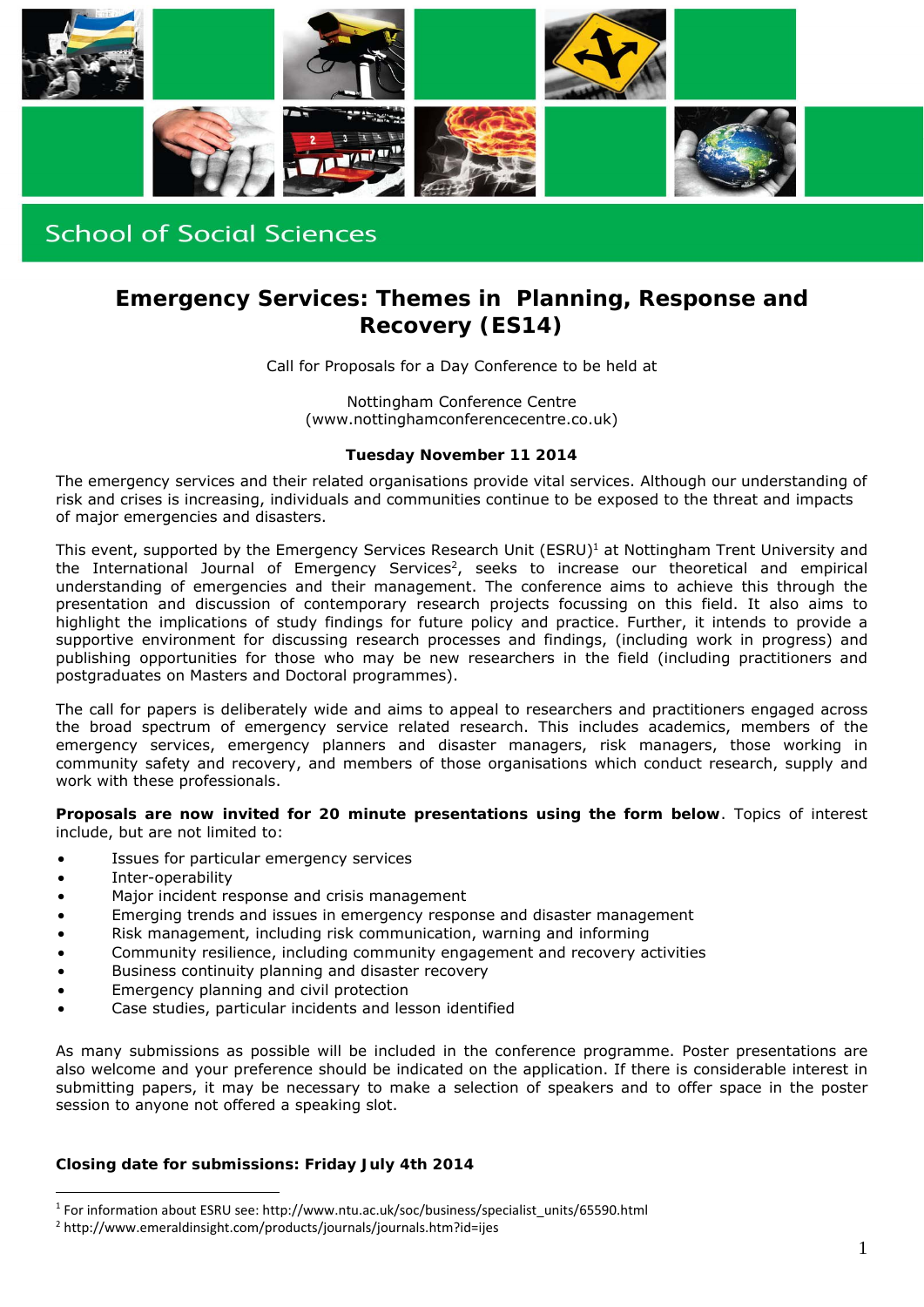## **Selection Criteria for ES14**

A Programme Review Committee will consider all submissions. Selection will be based on the following criteria:

- Topic and relevance to the conference theme and audience
- Authenticity and originality of subject and extent to which the focus and content of presentation is clearly stated (any acronyms in your proposal form should be explained)
- Inclusion of reference to research methods and findings (we accept work in progress)
- Brief statement of the benefits of the research/presentation (e.g. how this research will benefit the attendees/wider community)
- Presentation experience of speaker (we are keen to support both first time and experienced speakers and so wish to ensure a balance of presenters within the final programme)
- Absence of commercial sales content for services or products
- Completion of the presentation proposal form (please do not send additional attachments such as completed papers or theses)

### **Fees for ES14**

Presenters are being offered a reduced fee for attending the event. The presenter registration fee is**:**   $£70 + VAT (£82.25)$  both for speaking slots and poster presentations. This a substantial reduction on the fee for delegates which is  $£150 + VAT (£180)$ 

In addition student delegates are also being offered a reduced fee for attending. The student fee is £80  $+$  VAT.

There are a number of subsidised places available for non-presenting delegates who are students at Nottingham Trent University; in this case the fee is £29 + VAT

NB If you are registering as a student, and particularly as an NTU student, then you will need to ensure that you bring some student ID with you to the conference registration desk (e.g. university student card, NUS card etc.).

Prospective presenters will be notified of their selection after the deadline when a draft programme will be issued. *At this stage presenters will be required to complete their booking online and pay the registration fee in advance in order to confirm their place on the programme.* Unconfirmed slots will be offered to standby presenters. Information for delegates, including details of the conference programme and registration procedure, will be made available during the summer.

#### **Best Presentation Awards-EM12**

The *International Journal of Emergency Services* is sponsoring a Best Presentation Award. Selected presenters (papers and posters) may also be offered the opportunity to submit a paper for publication in the journal. Representatives from the journal's editorial team will be available during the conference to offer guidance for new researchers on getting published.

The *Emergency Services Research Unit*, Nottingham Trent University, is sponsoring a Best Poster Award.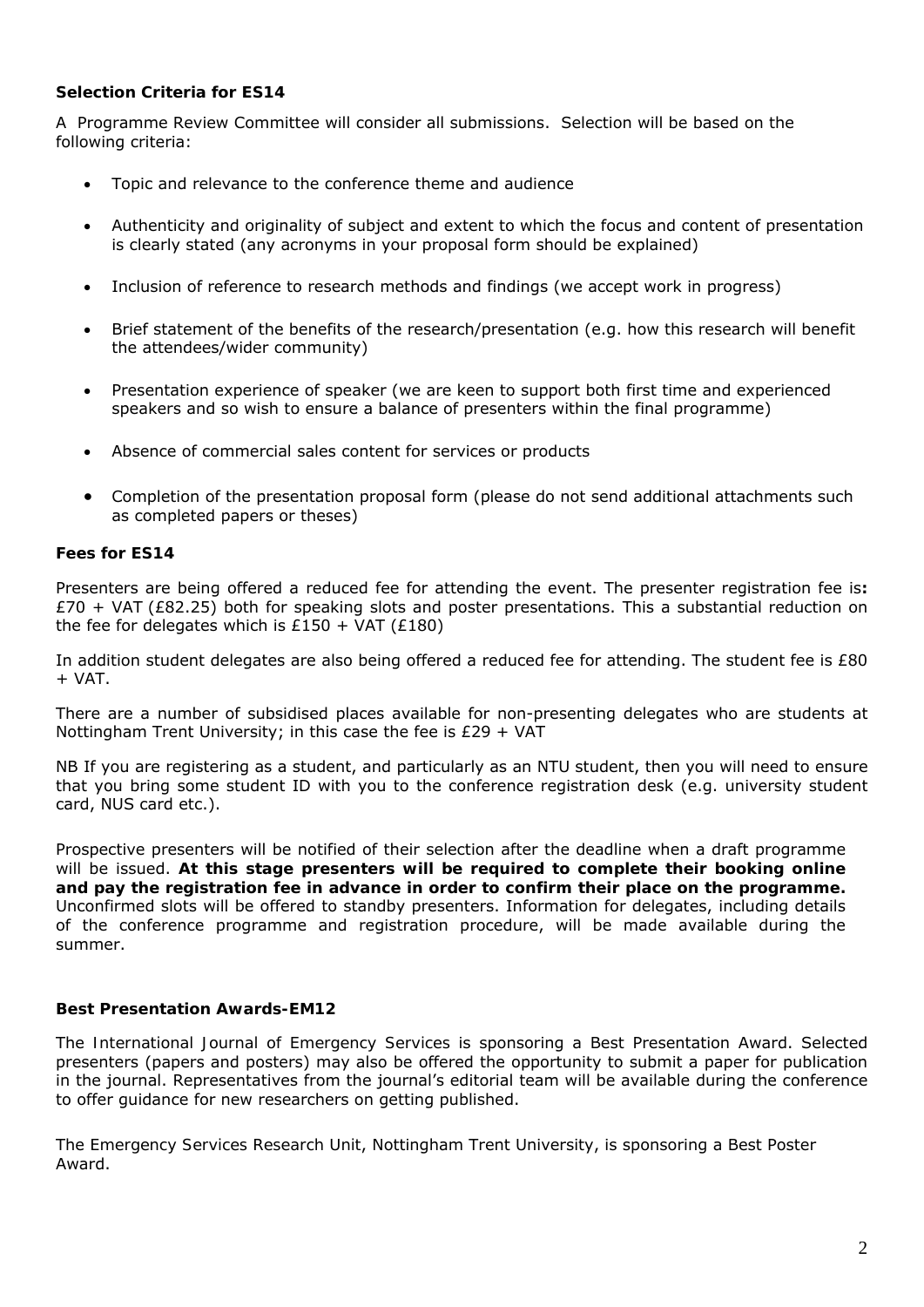#### **Presentation Proposal**

Please complete *both parts* of this application form in order to help us prepare the programme and theme the sessions. The information you send will help us understand the background and focus of your research and experience as well as the content of your proposed conference presentation. The presentation summaries and email addresses for presenters will be reproduced in the relevant delegate packs. *Please confine your answers to the lengths specified below and make sure you spell out in full details any acronyms used.*

### **Part 1: About Your Research**

**1) What is/was the broad aim of your research?** *(2-3 sentences only)*

**2) How did/will you conduct the research?** *(briefly outline your research methods; up to 5 sentences)*

**3) What did you find/have you found so far?** *(up to 5 bullet points of preliminary or final results)*

**4) What should/will happen next**? *(briefly review recommendations and/or further actions. You should highlight the explicit relevance of your research for policy and practice)*

## **Part 2: About Your Presentation**

*(Please highlight & overtype):* **Title of Your Presentation** 

*(Please highlight & overtype):* **Name(s) of Presenter(s) who will attend to present:-** 

**Summary of your Proposed Presentation** *(200 words ONLY) (You may use the information provided above to draft your presentation summary)* 

(see over)

**Personal Profile** *(up to 100 words per presenter ONLY. Please write within the third person)*